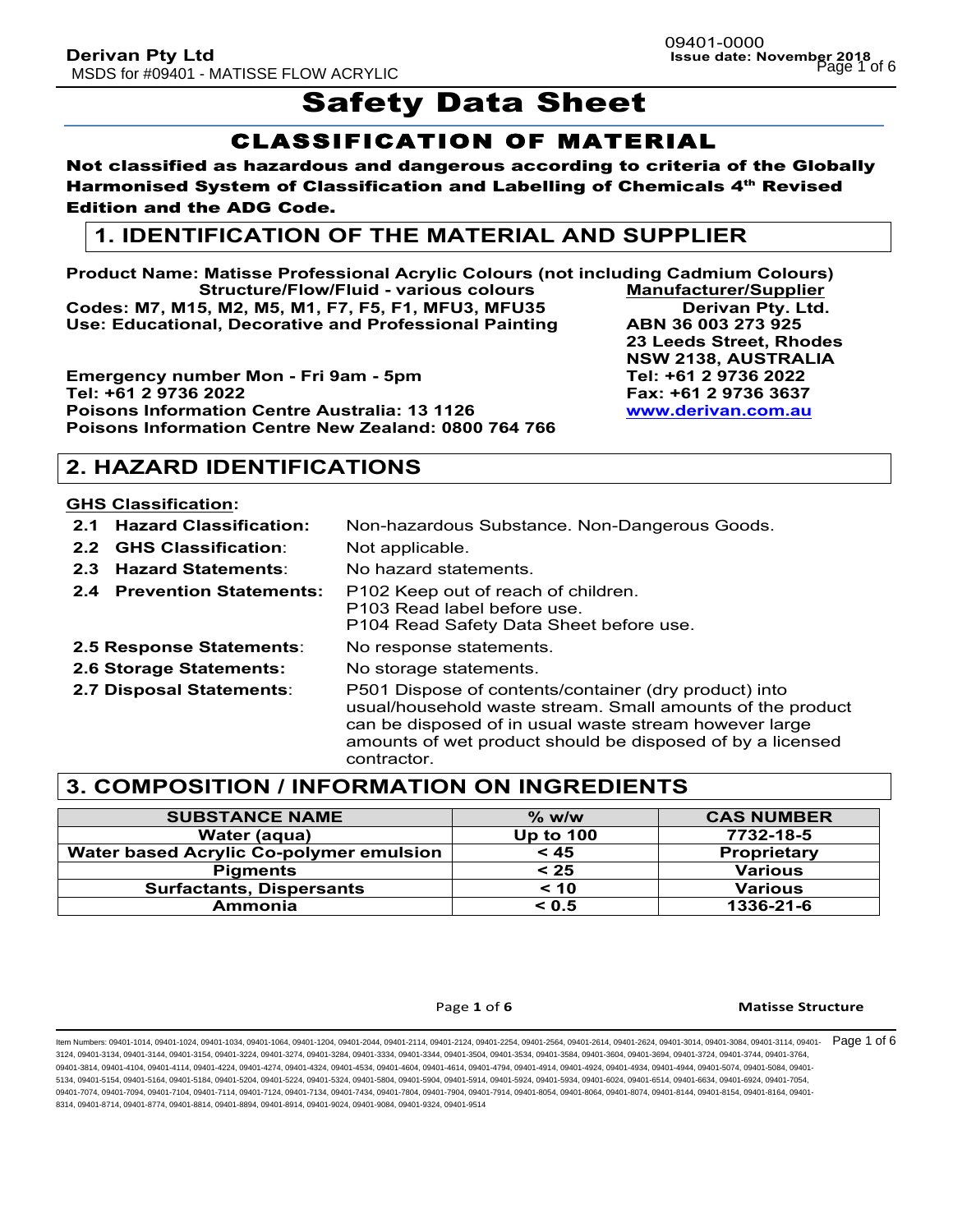### **4. FIRST AID AND MEASURES**

#### **4.1 Description of Necessary First Aid Measures**

| Ingestion:  | Immediately remove product from the mouth and rinse mouth out with plenty<br>of water. Then provide water slowly and as much as casualty can comfortably<br>drink. If discomfort persists or symptoms develop, seek medical attention.                                                           |  |
|-------------|--------------------------------------------------------------------------------------------------------------------------------------------------------------------------------------------------------------------------------------------------------------------------------------------------|--|
| Eye:        | Immediately hold the eyes open and wash with fresh running water. Ensure<br>complete irrigation of the eye by keeping the eyelids apart and away from the<br>eye and moving the eyelids by occasionally lifting the upper and lower lids. If<br>pain persists or recurs, seek medical attention. |  |
| Skin:       | Not applicable for normal use. If skin reaction or irritation occurs, discontinue<br>use and seek medical attention.                                                                                                                                                                             |  |
| Inhalation: | If fumes or combustion products are inhaled, remove to fresh air.                                                                                                                                                                                                                                |  |

#### **4.2 Medical Attention and Special Treatment**

**First Aid Facilities:** No special facilities required.

**Comments:** Treat according to person's condition and specifics of exposure.

**Advice to Doctor:** Treat symptomatically.

## **5. FIRE-FIGHTING MEASURES**

#### **5.1 Suitable Extinguishing Equipment:**

Carbon dioxide, dry chemical powder, water spray or fog and foam may be used as extinguishing media.

#### **5.2 Specific Hazards Arising From the Chemical:**

Non-flammable and on combustion, may emit toxic fumes of carbon monoxide (CO). May also emit acrid smoke.

#### **5.3 Special Protective Equipment and Precautions For Fire Fighters:**

Determine the need to evacuate or isolate the area according to your local emergency plan. Fire fighters should wear self-contained breathing apparatus to minimise risk of exposure to vapour or products of combustion**.**

## **6. ACCIDENTAL RELEASE MEASURES**

## **6.1 Personal Precautions, Protective Equipment and Emergency Procedures:**

Transfer material to a suitable labelled container for recycling or disposal.

#### **6.2 Environmental Precautions:**

Do not allow large quantities to enter drains or surface waters.

#### **6.2 Methods and Materials for Containment and Clean Up:**

In case of gross spillage wear protective equipment to prevent eye contact. Bund area using dry sand or other inert materials to prevent run off into drains and waterways. Pump or scoop any free liquid into an appropriate container for disposal. Clean up spill area with absorbent dry sand, vermiculite or other inert material. Collect and seal in properly labelled container(s) for disposal as per local regulations. Do not flush to drains, waterways or sewers.

#### **Page 2** of 6 **Matisse Structure**

ltem Numbers: 09401-1014, 09401-1024, 09401-1034, 09401-1064, 09401-2044, 09401-2114, 09401-2124, 09401-254, 09401-2564, 09401-2614, 09401-2624, 09401-3014, 09401-3084, 09401-3114, 09401-3114, 09401-2624, 09401-2624, 09401 3124, 09401-3134, 09401-3144, 09401-3154, 09401-3224, 09401-3274, 09401-3284, 09401-3334, 09401-3344, 09401-3504, 09401-3534, 09401-3584, 09401-3604, 09401-3694, 09401-3724, 09401-3744, 09401-3764, 09401-3814, 09401-4104, 09401-4114, 09401-4224, 09401-4274, 09401-4324, 09401-4634, 09401-4604, 09401-4614, 09401-4794, 09401-4924, 09401-4924, 09401-4924, 09401-4944, 09401-4504, 09401-4924, 09401-4924, 09401-4924, 09401-4 5134, 09401-5154, 09401-5164, 09401-5184, 09401-5204, 09401-5224, 09401-5324, 09401-5804, 09401-5904, 09401-5914, 09401-5924, 09401-5934, 09401-6024, 09401-6514, 09401-6634, 09401-6924, 09401-7054, 09401-7074, 09401-7094, 09401-7104, 09401-7114, 09401-7124, 09401-7134, 09401-7804, 09401-7904, 09401-7904, 09401-804, 09401-8054, 09401-8064, 09401-8074, 09401-8144, 09401-8154, 09401-8164, 09401-8164, 09401-8164, 09401-81 8314, 09401-8714, 09401-8774, 09401-8814, 09401-8894, 09401-8914, 09401-9024, 09401-9084, 09401-9324, 09401-9514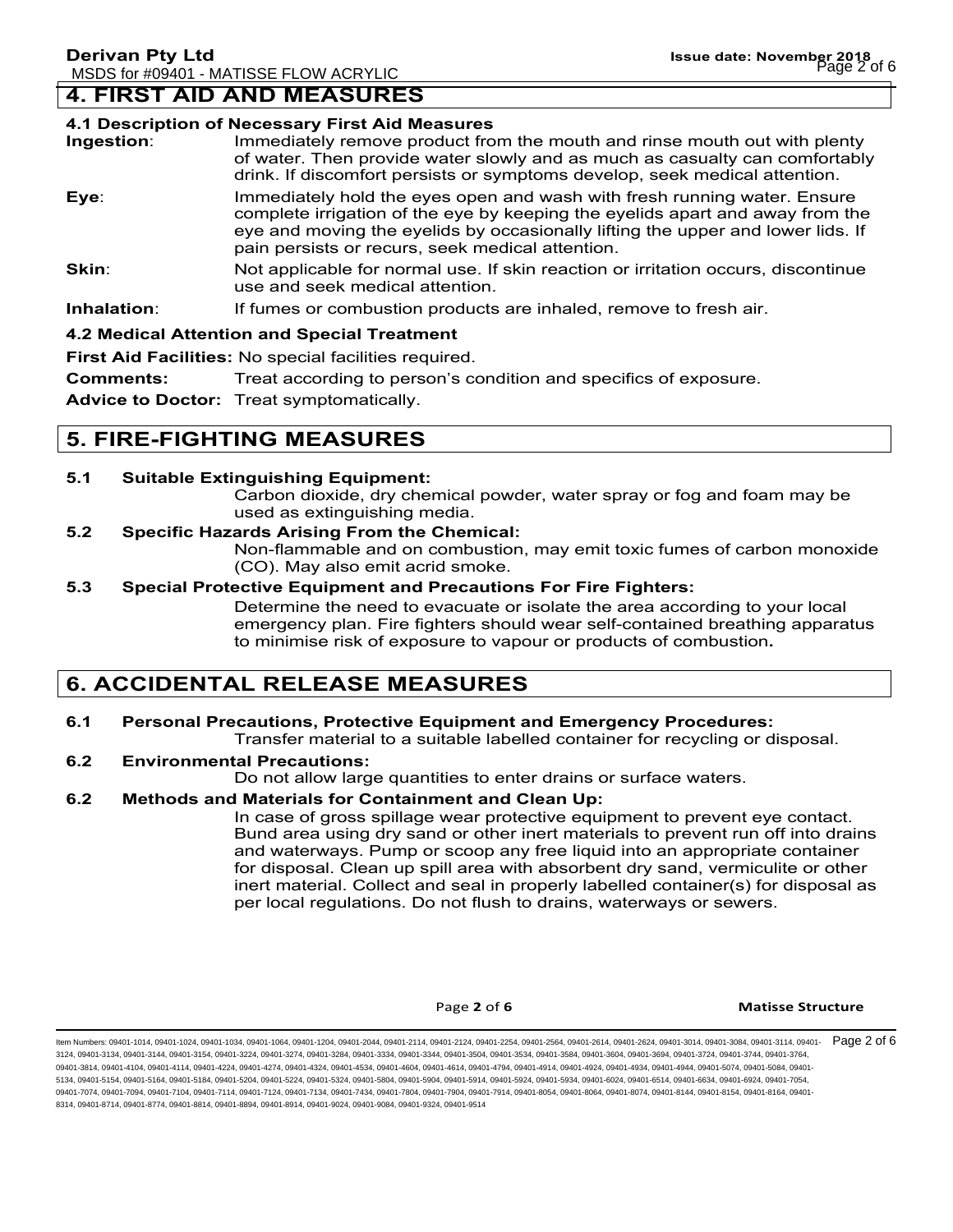#### **7. HANDLING AND STORAGE**

#### **7.1 Precautions for Safe Handling:**

Do not take internally. Exercise good industrial hygiene practice. Wash after handling, especially before eating, drinking or smoking.

#### **7.2 Conditions for Safe Storage, Including Any Incompatibilities:**

Store in a cool, dry area, away from heat and out of direct sunlight. Keep in an original container and away from oxidising agents and foodstuff containers.

## **8. EXPOSURE CONTROLS / PERSONAL PROTECTION**

#### **8.1 Exposure Guidelines**:

No exposure standards are available for this product; however, the following exposure guidelines have been published by Safe Work Australia Workplace Exposure Standards for Airborne Contaminants.

### **Ammonia: 8hr TWA = 17 mg/m3 (25ppm)**

#### **15 min STEL = 24 mg/m3 (35ppm)**

- **8.2 Biological Limit Values**: Not known.
- **8.3 Engineering Controls**: Maintain adequate ventilation at all times. In most circumstances natural ventilation systems are adequate.

#### **8.4 Personal Protection Equipment:**

**Eye/Face Protection**: Safety glasses with side shields, goggles or full-face shield as appropriate are recommended. Final choice of appropriate eye/face protection will vary according to individual circumstances i.e. methods of handling or engineering controls and according to risk assessments undertaken. Eye protection should conform to Australian/New Zealand Standard AS/NZS 1337

#### **8.5 Respiratory Protection**:

Avoid breathing of vapours/mists; ensure adequate ventilation. Respiration is generally unnecessary; unless working with spray applying (airbrush equipment or some other form of atomizing spray equipment). Where breathing apparatus is required, use either respirator with organic/ammonia cartridge, or a Self-Contained Breathing Apparatus (SCBA) with positive air supply. All the breathing apparatus used to be complied with AS/NZS 1715/1716.

## **9. PHYSICAL AND CHEMICAL PROPERTIES**

**Physical Description / Properties Appearance:** Thick viscous coloured liquid **Odour: Pleasant Acrylic Odour. Specific Gravity (@ 25ºC):** 1.0 – 1.2 g/mL **Boiling Point: >** 100˚C. **Solubility in Water:** Soluble. **pH:** 8.0 – 10.0 **Viscosity (cP @ 25°C):** Not applicable. **Vapour Pressure:** Not applicable. **Vapour Density:** Not applicable. **Freezing Point (°C):** Not applicable. **Melting Point (°C):** Not applicable. **Flash Point (°C):** Not determined. **Lower and upper Explosive Limit (%):** Not applicable. Auto ignition Temp (°C): Not available. **Decomposition Temp (°C):** Not available.

Page 3 of 6 **Matisse Structure** 

ltem Numbers: 09401-1014, 09401-1024, 09401-1034, 09401-1064, 09401-2044, 09401-2114, 09401-2124, 09401-254, 09401-2564, 09401-2614, 09401-2624, 09401-3014, 09401-3084, 09401-3114, 09401-3114, 09401-2624, 09401-2624, 09401 3124, 09401-3134, 09401-3144, 09401-3154, 09401-3224, 09401-3274, 09401-3284, 09401-3334, 09401-3344, 09401-3504, 09401-3534, 09401-3584, 09401-3604, 09401-3694, 09401-3724, 09401-3744, 09401-3764, 09401-3814, 09401-4104, 09401-4114, 09401-4224, 09401-4274, 09401-4324, 09401-4634, 09401-4604, 09401-4614, 09401-4794, 09401-4924, 09401-4924, 09401-4924, 09401-4944, 09401-4504, 09401-4924, 09401-4924, 09401-4924, 09401-4 5134, 09401-5154, 09401-5164, 09401-5184, 09401-5204, 09401-5224, 09401-5324, 09401-5804, 09401-5904, 09401-5914, 09401-5924, 09401-5934, 09401-6024, 09401-6514, 09401-6634, 09401-6924, 09401-7054, 09401-7074, 09401-7094, 09401-7104, 09401-7114, 09401-7124, 09401-7344, 09401-7804, 09401-7904, 09401-7914, 09401-8054, 09401-8064, 09401-8074, 09401-8144, 09401-8154, 09401-8164, 09401-8074, 09401-8054, 09401-8164, 09401-8 8314, 09401-8714, 09401-8774, 09401-8814, 09401-8894, 09401-8914, 09401-9024, 09401-9084, 09401-9324, 09401-9514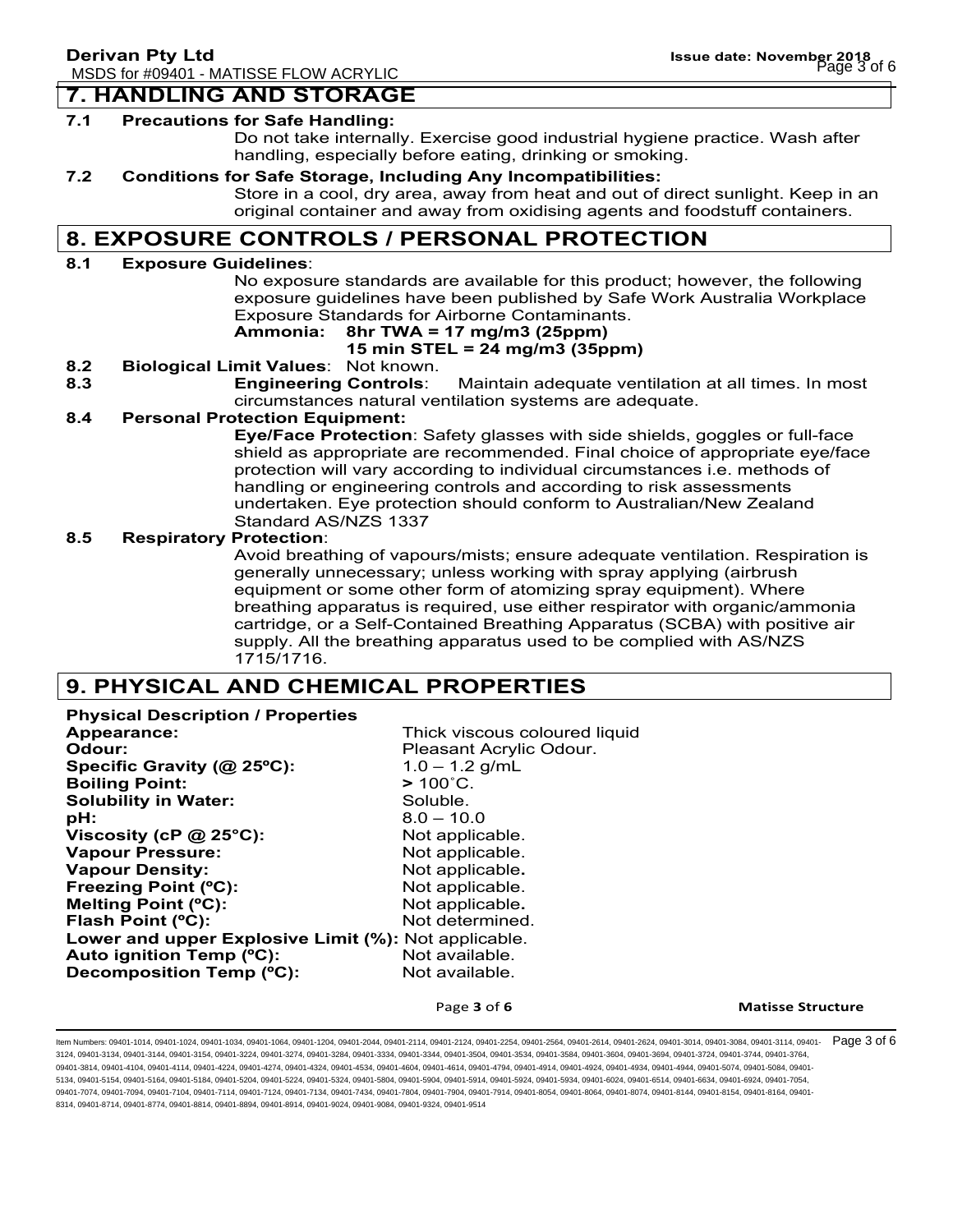## **10. STABILITY AND REACTIVITY**

- 10.1 Reactivity: Not relevant. **10.2 Chemical Stability**: The product is stable under normal ambient and anticipated storage and handling conditions of temperature and pressure. **10.3 Conditions To Avoid**: Direct sunlight and heat. Avoid extreme temperatures (i.e. <5°C or >35°C)
- **10.4 Incompatible Materials and Possible Hazardous Reactions**:

Strong oxidising agents.

**10.5 Hazardous Decomposition Products:**

Under fire conditions, toxic fumes may be emitted. In extreme heat oxides of carbon and sulphur dioxide gas may be released.

#### **11. TOXICOLOGICAL INFORMATION**

- **11.1 Likely Route of Exposure**: [ ] Inhalation [X] Skin contact [X] Ingestion
- **11.2 Health Effects From Likely Route of Exposure:**
- **Acute Ingestion:** This material may be discomforting to the gastro-intestinal tract. May produce diarrhoea, bloated stomach and occasional vomiting. **Eye: Exercise 2.1** Discomforting to the eyes and is capable of causing a mild, temporary redness of the conjunctiva (similar to wind-burn). **Skin:** The product is considered relatively harmless to the skin. Irritation and skin reactions are possible with sensitive skin. **Inhalation:** Not normally a hazard due to non-volatile nature of the product. **Chronic Ingestion:** No known applicable information. **Skin:** No known applicable information. **Inhalation:** No known applicable information.
- **11.3 Other Information:** No known applicable information.

## **12. ECOLOGICAL INFORMATION**

- **12.1 Eco toxicity:** Not data available.
- **12.2 Persistence and Degradability:** Biodegradable.
- **12.3 Bioaccumulation Potential:** No information available.
- **12.4 Mobility in Soil:** No information available.
- **12.5 Other Adverse Effects:** No adverse effects on bacteria are predicted

## **13. DISPOSAL CONSIDERATIONS**

- **13.1 Disposal Method:** Single unit: Dispose of into landfill. Large amounts: Reclaim or dispose of in accordance with local, state and federal regulations.
- **13.2 Disposal of Contaminated Packaging:**
- Recycle or landfill.
- **13.3 Environmental Regulations:** Not relevant.

#### **Page 4 of 6 Matisse Structure**

ltem Numbers: 09401-1014, 09401-1024, 09401-1034, 09401-1064, 09401-1204, 09401-2014, 09401-2114, 09401-2254, 09401-2564, 09401-2614, 09401-2624, 09401-3014, 09401-3084, 09401-3114, 09401-3114, 09401-2624, 09401-2624, 0940 3124, 09401-3134, 09401-3144, 09401-3154, 09401-3224, 09401-3274, 09401-3284, 09401-3334, 09401-3344, 09401-3504, 09401-3534, 09401-3584, 09401-3604, 09401-3694, 09401-3724, 09401-3744, 09401-3764, 09401-3814, 09401-4104, 09401-4114, 09401-4224, 09401-4274, 09401-4324, 09401-4634, 09401-4604, 09401-4614, 09401-4794, 09401-4914, 09401-4924, 09401-4924, 09401-4944, 09401-5074, 09401-4504, 09401-4924, 09401-4924, 09401-4 5134, 09401-5154, 09401-5164, 09401-5184, 09401-5204, 09401-5224, 09401-5324, 09401-5804, 09401-5904, 09401-5914, 09401-5924, 09401-5934, 09401-6024, 09401-6514, 09401-6634, 09401-6924, 09401-7054, 09401-7074, 09401-7094, 09401-7104, 09401-7114, 09401-7124, 09401-7344, 09401-7804, 09401-7904, 09401-7914, 09401-8054, 09401-8064, 09401-8074, 09401-8144, 09401-8154, 09401-8164, 09401-8074, 09401-8054, 09401-8164, 09401-8 8314, 09401-8714, 09401-8774, 09401-8814, 09401-8894, 09401-8914, 09401-9024, 09401-9084, 09401-9324, 09401-9514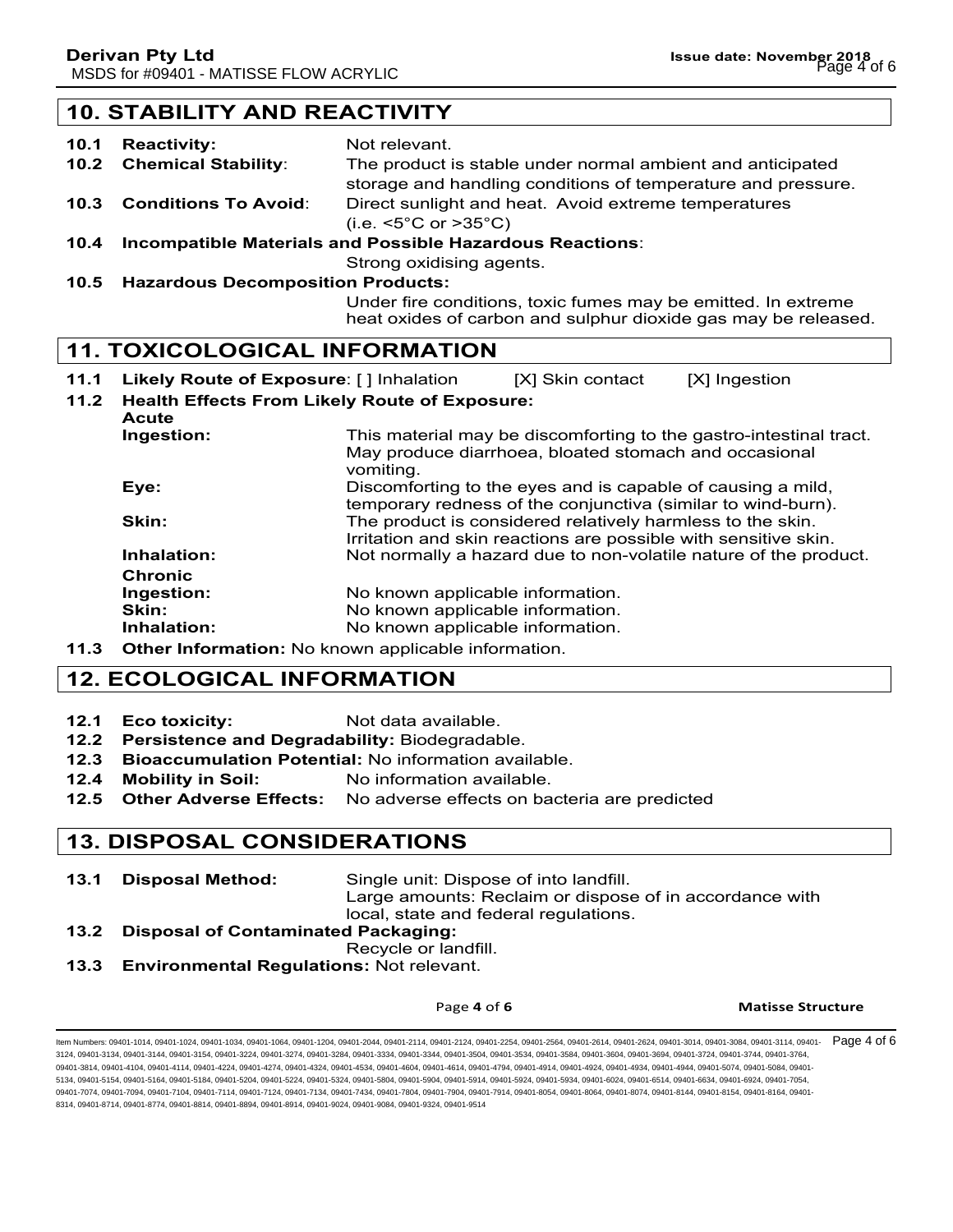## **14. TRANSPORT INFORMATION**

#### **14.1 UN Number:** Not applicable.

| ------- | ----------------                | .               |
|---------|---------------------------------|-----------------|
| 14.2    | <b>UN Proper Shipping Name:</b> | Not applicable. |

- **14.3 Dangerous Goods Class: Not applicable.**
- **Packing Group:** Not applicable.
- **14.4 Environmental Hazards:** Not applicable.
- **14.5 Special Precautions During Transport:** Not applicable.
- **14.6 HAZCHEM Code:** Not applicable.

### **Additional Shipping Information:**

**Road and Rail Transport (ADG)**: Not classified as a Dangerous Good according to the Australian Code for the Transport of Dangerous Goods by Road and Rail (ADG Code) for transport by road and rail.

**Marine Transport (IMO/IMDG)**: Not classified as a Dangerous Good according to the International Maritime Organization Rules (Maritime Dangerous Goods Code - IMDG Code) for transport by sea.

**Air Transport (ICAO-IATA)**: Not classified as a Dangerous Good according to the International Civil Aviation Organization (ICAO) and International Air Transport Association (IATA) Dangerous Goods Regulations for transport by air. Note: May vary from country to country.

## **15. REGULATORY INFORMATION**

#### **15.1 SUSMP Poisons Schedule:** None allocated.

#### **15.2 Prohibition / Licensing Requirements:**

There are no applicable prohibition or notification / licensing requirements, including for carcinogens under Commonwealth, State or Territory legislation.

#### **15.3 Industrial Chemicals (Notification and Assessment) Act 1989:**

**Australia** All ingredients are listed on or exempt from the Australia Inventory of Chemical Substances (AICS).

**United States** (TSCA) All ingredients are on the inventory or exempt from listing.

## **16. OTHER INFORMATION**

**16.1 Issue Date: 7th November 2018. GHS Version: 1 16.2 Contact Points: Title / Position: Chemist. Telephone: (02) 9736 2022 (Australia: Weekdays 8.00am to 5.00pm).**

**E-mail: derivan@derivan.com.au**

#### **16.3 After Hours Emergency Medical Assistance: Poisons Information Centre.**

**Telephone: Australia: 13 1126 New Zealand: 0800 764 766.**

## **16.4 ALLERGIES**

To the best of our knowledge there has been no intentional addition of dairy, egg, nuts, grains, cereals and soy or gluten products to this product by either Derivan Pty Ltd or our raw material suppliers. Whilst none of our raw material suppliers SDS state that they do contain any of the allergens, we are not in a position to 100% guarantee that this product is free of the above listed products, due to the limited knowledge of our supplier's processes. Derivan Pty Ltd normal practices is not to provide a list of ingredients, due to commercial sensitivity but we welcome direct case by case communication with the end user to assist with this issue on a personal basis.

**Page 5 of 6 Matisse Structure** 

ltem Numbers: 09401-1014, 09401-1024, 09401-1034, 09401-1064, 09401-1204, 09401-2014, 09401-2114, 09401-2254, 09401-2564, 09401-2614, 09401-2624, 09401-3014, 09401-3084, 09401-3114, 09401-3114, 09401-2624, 09401-3014, 0940 3124, 09401-3134, 09401-3144, 09401-3154, 09401-3224, 09401-3274, 09401-3284, 09401-3334, 09401-3344, 09401-3504, 09401-3534, 09401-3584, 09401-3604, 09401-3694, 09401-3724, 09401-3744, 09401-3764, 09401-3814, 09401-4104, 09401-4114, 09401-4224, 09401-4274, 09401-4324, 09401-4634, 09401-4604, 09401-4614, 09401-4794, 09401-4924, 09401-4924, 09401-4924, 09401-4944, 09401-4504, 09401-4924, 09401-4924, 09401-4924, 09401-4 5134, 09401-5154, 09401-5164, 09401-5184, 09401-5204, 09401-5224, 09401-5324, 09401-5804, 09401-5904, 09401-5914, 09401-5924, 09401-5934, 09401-6024, 09401-6514, 09401-6634, 09401-6924, 09401-7054, 09401-7074, 09401-7094, 09401-7104, 09401-7114, 09401-7124, 09401-7134, 09401-7804, 09401-7904, 09401-7904, 09401-804, 09401-8054, 09401-8064, 09401-8074, 09401-8144, 09401-8154, 09401-8164, 09401-8164, 09401-8164, 09401-81 8314, 09401-8714, 09401-8774, 09401-8814, 09401-8894, 09401-8914, 09401-9024, 09401-9084, 09401-9324, 09401-9514